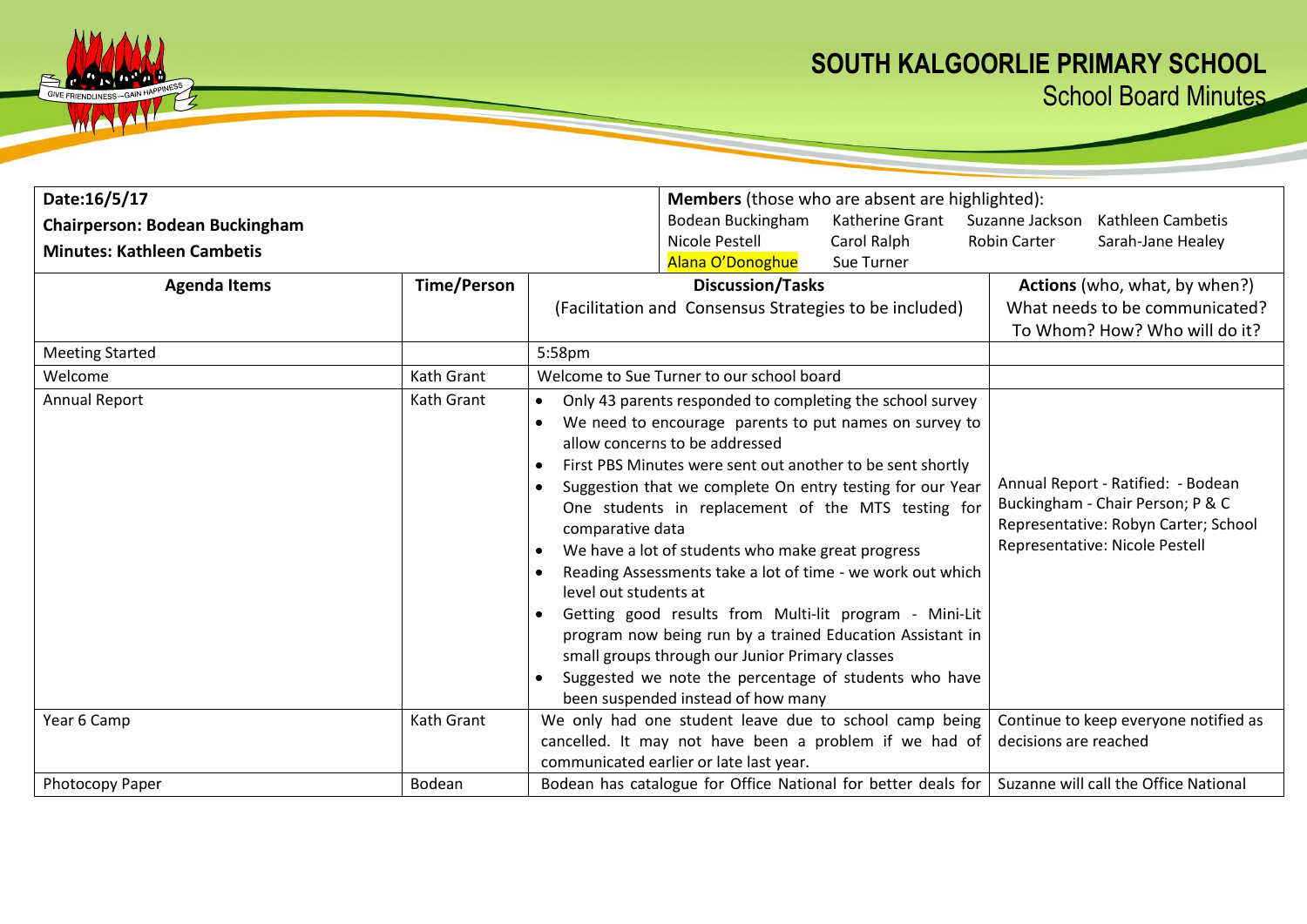| <b>What</b>          |                                | <b>To Do Before Next Meeting</b>                                                                                                                                                                                                                                                                                                                                                                                                                                                                                                                                                                                                                                                                                                                                                                                                                                                              | <b>Who</b>                                                                                                  | <b>When</b>                                |
|----------------------|--------------------------------|-----------------------------------------------------------------------------------------------------------------------------------------------------------------------------------------------------------------------------------------------------------------------------------------------------------------------------------------------------------------------------------------------------------------------------------------------------------------------------------------------------------------------------------------------------------------------------------------------------------------------------------------------------------------------------------------------------------------------------------------------------------------------------------------------------------------------------------------------------------------------------------------------|-------------------------------------------------------------------------------------------------------------|--------------------------------------------|
| <b>Meeting Ended</b> |                                | $7:16$ pm                                                                                                                                                                                                                                                                                                                                                                                                                                                                                                                                                                                                                                                                                                                                                                                                                                                                                     |                                                                                                             |                                            |
| Website              | Kath Grant                     | Board Minutes to be put onto website                                                                                                                                                                                                                                                                                                                                                                                                                                                                                                                                                                                                                                                                                                                                                                                                                                                          | the council have previously sent to<br>South Kal<br>Kath will speak to Principal of JPC<br>Nicole to upload |                                            |
| Car Park Upgrade     | Buckingham                     | budget - Diana Catoi (coordinator Engineering Design) re the<br>car park for Hampden Street. Give a copy of the South Kal<br>letter, but couldn't give us a copy of what they have said they<br>replied to.<br>SKPS- give up part of the oval, council won't upgrade storm<br>drain. Are happy to upgrade the intersection - concerns<br>regarding school sprinklers. Look as a coming in and coming<br>out area. SKPS will need to pay for the fence.<br>Bodean- discussed contribution to construction -school parking<br>- see attachment<br>Giving oval space should equate to a third of our<br>٠<br>contribution<br>Merge lane corner of Lionel and Hampden<br>Robyn - Issues with kiss and drop as there is no gate<br>and they cannot see their children walk in<br>Robyn - Kiss and drop bay at the land at the end of the<br>school near Carrington Street that is undeveloped land |                                                                                                             |                                            |
| <b>First Aid</b>     | Bodean<br>Buckingham<br>Bodean | Bodean did chase Carol's boss -Re Red Cross first aid - but was<br>unable to contact<br>Council - Bodean - couple of weeks before they present their                                                                                                                                                                                                                                                                                                                                                                                                                                                                                                                                                                                                                                                                                                                                          | Carol will follow up.                                                                                       | Bodean - will ask for a copy of the letter |
|                      |                                | Max. We now have more flexibility instead of following the<br>CUA. CUA usually have the better deal.                                                                                                                                                                                                                                                                                                                                                                                                                                                                                                                                                                                                                                                                                                                                                                                          |                                                                                                             |                                            |
|                      | Buckingham                     | paper for school. Previously we had a better deal with Office                                                                                                                                                                                                                                                                                                                                                                                                                                                                                                                                                                                                                                                                                                                                                                                                                                 | representative.                                                                                             |                                            |